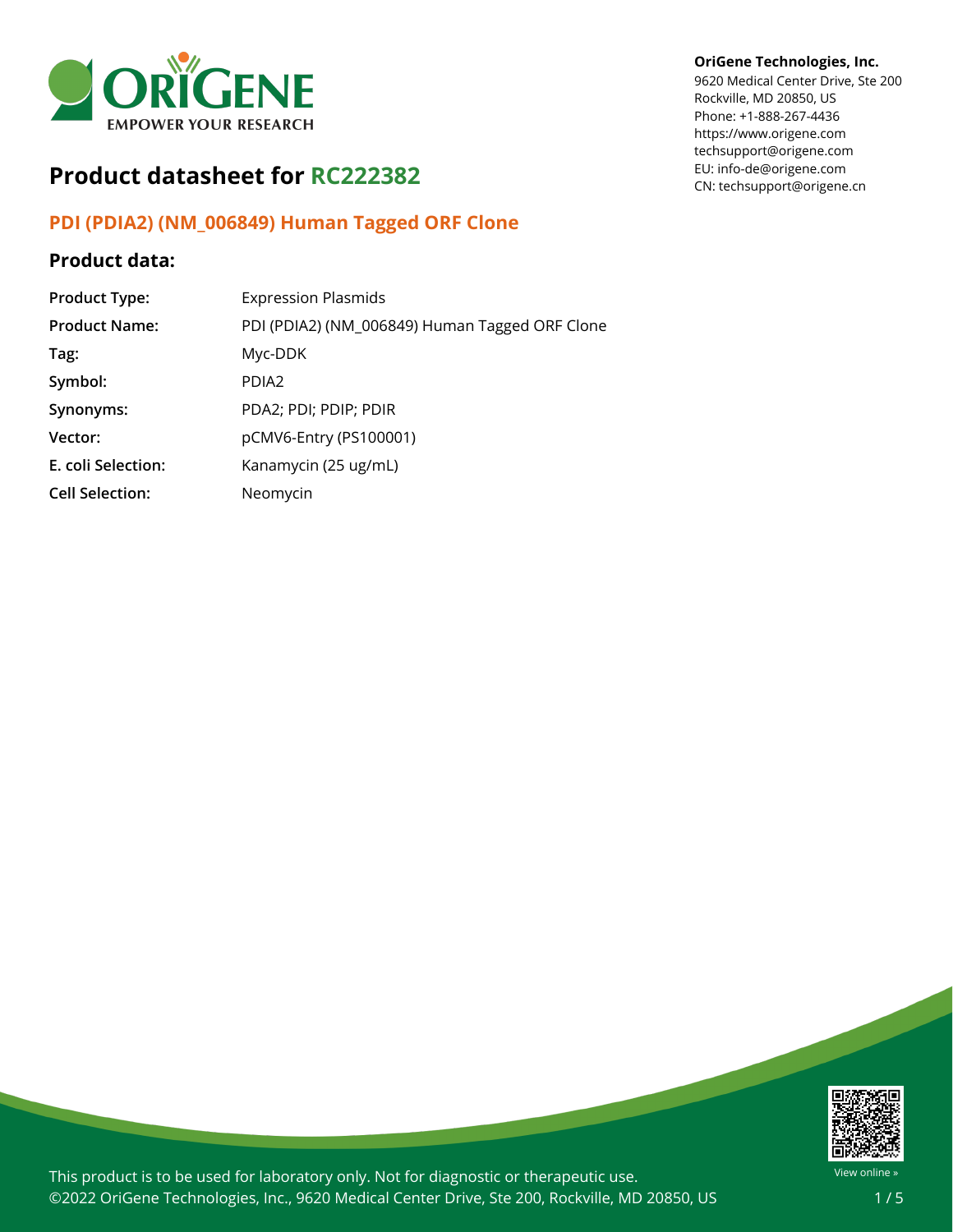| ORIGENE                            | PDI (PDIA2) (NM_006849) Human Tagged ORF Clone - RC222382                                                                                                                                                                                                                                                                                                                                                                                                                                                                                                                                                                                                                                                                                                                                                                                                                                                                                                                                                                                                                                                                                                                                                                                                                                                                                                                                                                                                                                                                   |
|------------------------------------|-----------------------------------------------------------------------------------------------------------------------------------------------------------------------------------------------------------------------------------------------------------------------------------------------------------------------------------------------------------------------------------------------------------------------------------------------------------------------------------------------------------------------------------------------------------------------------------------------------------------------------------------------------------------------------------------------------------------------------------------------------------------------------------------------------------------------------------------------------------------------------------------------------------------------------------------------------------------------------------------------------------------------------------------------------------------------------------------------------------------------------------------------------------------------------------------------------------------------------------------------------------------------------------------------------------------------------------------------------------------------------------------------------------------------------------------------------------------------------------------------------------------------------|
| <b>ORF Nucleotide</b><br>Sequence: | >RC222382 representing NM_006849<br>Red=Cloning site Blue=ORF Green=Tags(s)                                                                                                                                                                                                                                                                                                                                                                                                                                                                                                                                                                                                                                                                                                                                                                                                                                                                                                                                                                                                                                                                                                                                                                                                                                                                                                                                                                                                                                                 |
|                                    | TTTTGTAATACGACTCACTATAGGGCGGCCGGGAATTCGTCGACTGGATCCGGTACCGAGGAGATCTGCC<br><b>GCCGCGATCGCC</b>                                                                                                                                                                                                                                                                                                                                                                                                                                                                                                                                                                                                                                                                                                                                                                                                                                                                                                                                                                                                                                                                                                                                                                                                                                                                                                                                                                                                                               |
|                                    | ATGAGCCGCCAGCTTCTGCCTGTACTGCTGCTGCTGCTGCTCAGGGCTTCGTGCCCATGGGGTCAGGAAC<br>AGGGAGCGAGGAGCCCCTCGGAGGAGCCTCCAGAGGAGGAAATCCCCAAGGAGGATGGGATCTTGGTGCT<br>GAGCCGCCACACCCTGGGCCTGGCCCTGCGGAGCACCCTGCCCTGCTGGTGGAATTCTATGCCCCGTGG<br>TGTGGGCACTGCCAGGCCCTGGCCCCCGAGTACAGCAAGGCAGCTGCCGTGCTCGCGGCCGAGTCAATGG<br>GAGGGCATTGCCGAGTGGCTGCGACGGCGGGTGGGCCCAGTGCCATGCGGCTGGAGGACGAGGCGGCCG<br>CCCAGGCGCTGATCGGTGGCCGGGACCTAGTGGTCATTGGCTTCTTCCAGGACCTGCAGGACGAGGACGT<br>TTTCAGCAGTTTGGCCTCACCAAGGACACTGTGTTCTCTTCAAGAAGTTTGATGAGGGGCGGCAGACT<br>CCTGGTCACGGAGTTCAACAGCCAGACGTCTGCCAAGATCTTCGCGGCCAGGATCCTCAACCACCTGCTG<br>CTGTTTGTCAACCAGACGCTGGCTGCGCACCGGGAGCTCCTAGCGGGCTTTGGGGAGGCAGCTCCCCGCT<br>TCCGGGGGCAGGTGCTGTTCGTGGTGGTGGACGTGGCGGCCGACAATGAGCACGTGCTGCAGTACTTTGG<br>ACTCAAGGCTGAGGCAGCCCCCACTCTGCGCTTGGTCAACCTTGAAACCACTAAGAAGTATGCGCCTGTG<br>GATGGGGGCCCTGTCACCGCAGCGTCCATCACTGCTTTCTGCCATGCAGTCCTCAACGGCCAAGTCAAGC<br>CCTATCTCCTGAGCCAGGAGATACCCCCTGATTGGGATCAGCGGCCAGTTAAGACCCTCGTGGGCAAGAA<br>TTTTGAGCAGGTGGCTTTTGACGAAACCAAGAATGTGTTTGTCAAGTTCTATGCCCCGTGGTGCACCCAC<br>TGCAAGGAGATGGCCCCTGCCTGGGAGGCATTGGCTGAGAAGTACCAAGACCACGAGGACATCATCATTG<br>CTGAGCTGGATGCCACGGCCAACGAGCTGGATGCCTTCGCTGTGCACGGCTTCCCTACTCTCAAGTACTT<br>CCCAGCAGGGCCAGGTCGGAAGGTGATTGAATACAAAAGCACCAGGGACCTGGAGACTTTCTCCAAGTTC<br>CTGGACAACGGGGGCGTGCTGCCCACGGAGGAGCCCCCGGAGGAGCCAGCAGCCCCGTTCCCGGAGCCAC<br>CGGCCAACTCCACTATGGGGTCCAAGGAGGAACTG<br>ACGCGTACGCGGCCGCTCGAGCAGAAACTCATCTCAGAAGAGGATCTGGCAGCAAATGATATCCTGGATT<br>ACAAGGATGACGACGATAAGGTTTAA |
| <b>Protein Sequence:</b>           | >RC222382 representing NM_006849<br>Red=Cloning site Green=Tags(s)                                                                                                                                                                                                                                                                                                                                                                                                                                                                                                                                                                                                                                                                                                                                                                                                                                                                                                                                                                                                                                                                                                                                                                                                                                                                                                                                                                                                                                                          |
|                                    | MSRQLLPVLLLLLLLRASCPWGQEQGARSPSEEPPEEEIPKEDGILVLSRHTLGLALREHPALLVEFYAPW<br>CGHCQALAPEYSKAAAVLAAESMVVTLAKVDGPAQRELAEEFGVTEYPTLKFFRNGNRTHPEEYTGPRDA<br>EGIAEWLRRRVGPSAMRLEDEAAAQALIGGRDLVVIGFFQDLQDEDVATFLALAQDALDMTFGLTDRPRL<br>FQQFGLTKDTVVLFKKFDEGRADFPVDEELGLDLGDLSRFLVTHSMRLVTEFNSQTSAKIFAARILNHLL<br>LFVNQTLAAHRELLAGFGEAAPRFRGQVLFVVVDVAADNEHVLQYFGLKAEAAPTLRLVNLETTKKYAPV<br>DGGPVTAASITAFCHAVLNGQVKPYLLSQEIPPDWDQRPVKTLVGKNFEQVAFDETKNVFVKFYAPWCTH<br>CKEMAPAWEALAEKYQDHEDIIIAELDATANELDAFAVHGFPTLKYFPAGPGRKVIEYKSTRDLETFSKF<br>LDNGGVLPTEEPPEEPAAPFPEPPANSTMGSKEEL                                                                                                                                                                                                                                                                                                                                                                                                                                                                                                                                                                                                                                                                                                                                                                                                                                                                                                                                                  |
|                                    | TRTRPLEQKLISEEDLAANDILDYKDDDDKV                                                                                                                                                                                                                                                                                                                                                                                                                                                                                                                                                                                                                                                                                                                                                                                                                                                                                                                                                                                                                                                                                                                                                                                                                                                                                                                                                                                                                                                                                             |
| Chromatograms:                     | https://cdn.origene.com/chromatograms/mg3257_b01.zip                                                                                                                                                                                                                                                                                                                                                                                                                                                                                                                                                                                                                                                                                                                                                                                                                                                                                                                                                                                                                                                                                                                                                                                                                                                                                                                                                                                                                                                                        |
| <b>Restriction Sites:</b>          | SgfI-Mlul                                                                                                                                                                                                                                                                                                                                                                                                                                                                                                                                                                                                                                                                                                                                                                                                                                                                                                                                                                                                                                                                                                                                                                                                                                                                                                                                                                                                                                                                                                                   |

This product is to be used for laboratory only. Not for diagnostic or therapeutic use. ©2022 OriGene Technologies, Inc., 9620 Medical Center Drive, Ste 200, Rockville, MD 20850, US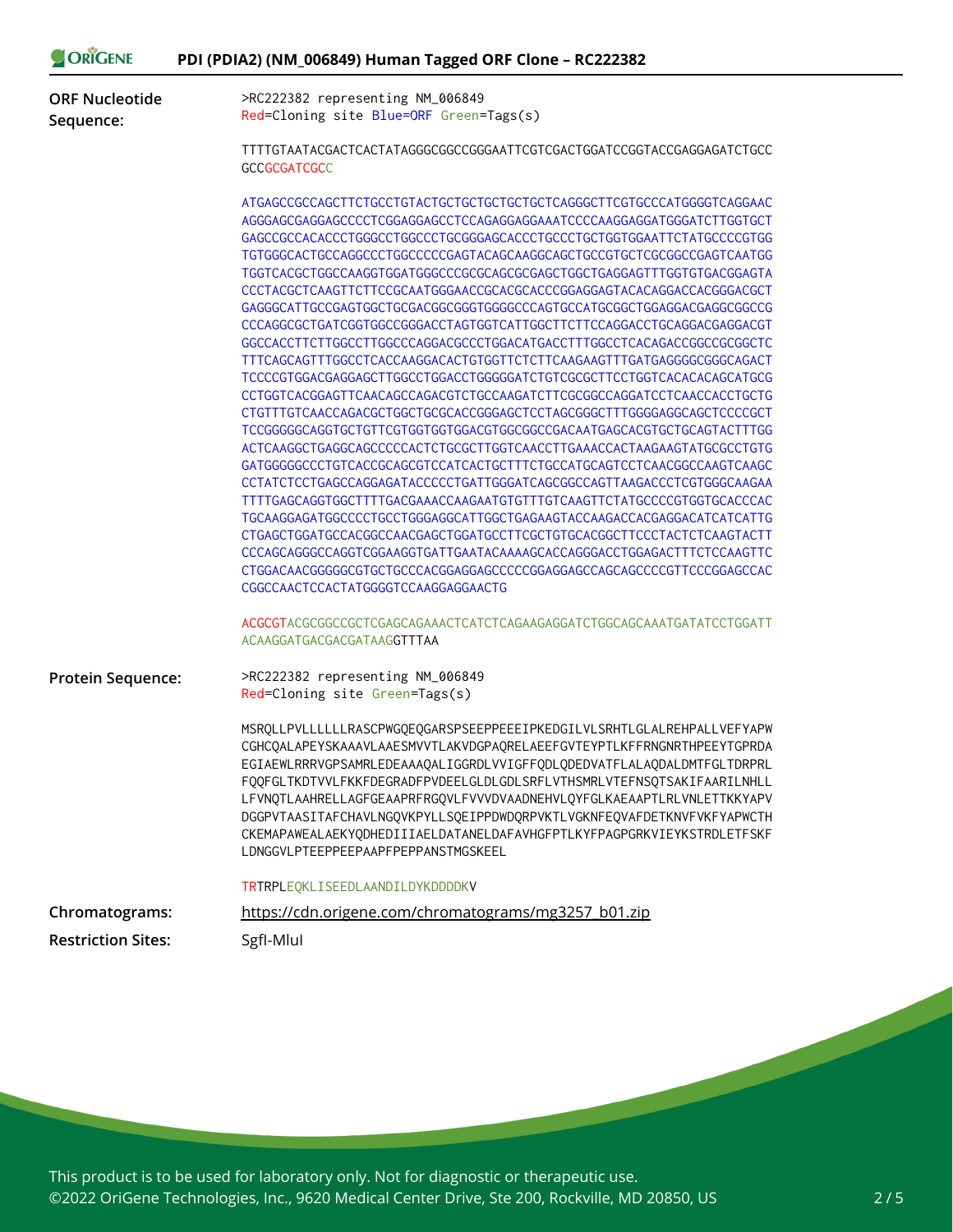

#### **Cloning Scheme:**



\* The last codon before the Stop codon of the ORF

#### **Plasmid Map:**





**ACCN:** NM\_006849

This product is to be used for laboratory only. Not for diagnostic or therapeutic use. ©2022 OriGene Technologies, Inc., 9620 Medical Center Drive, Ste 200, Rockville, MD 20850, US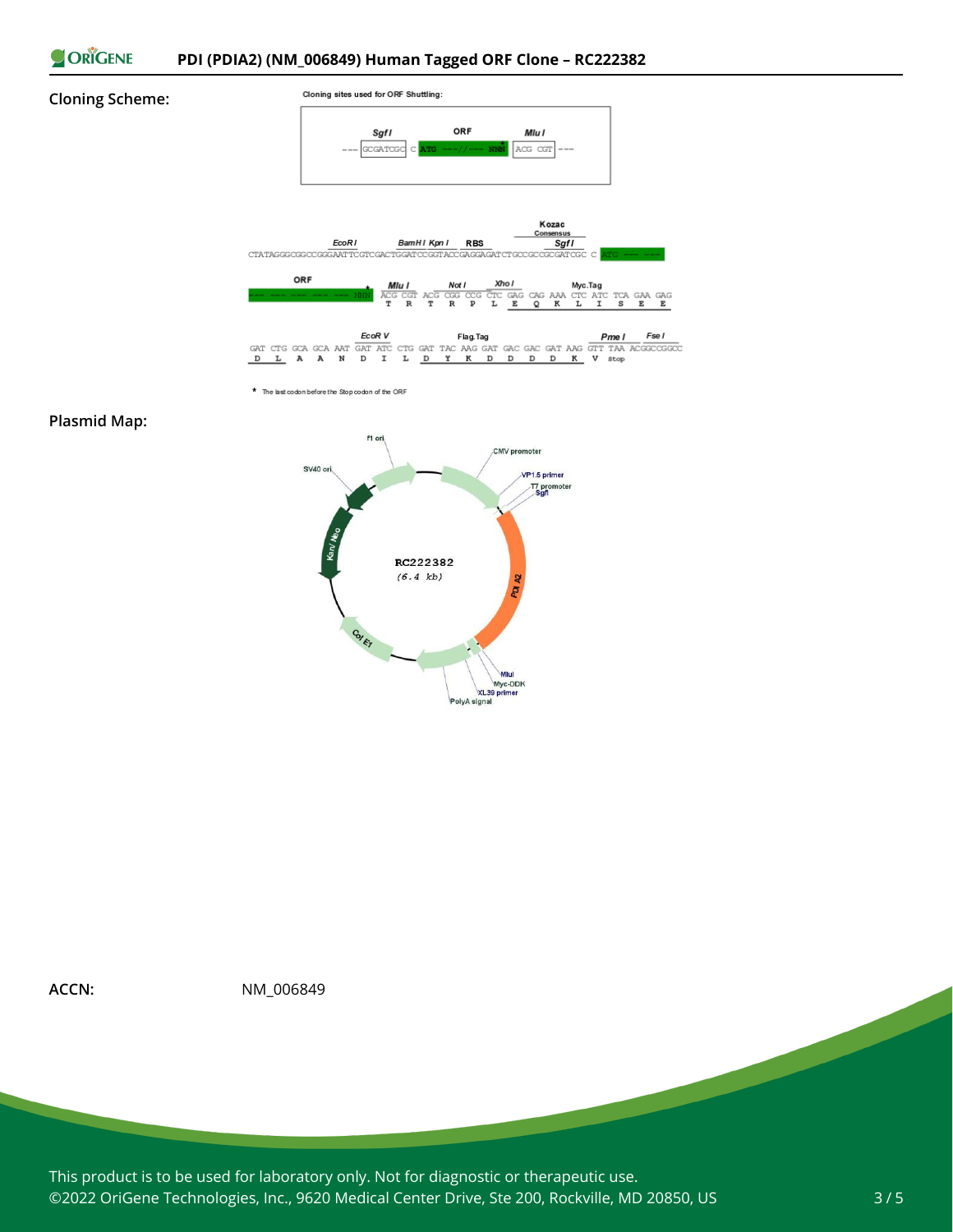#### ORIGENE **PDI (PDIA2) (NM\_006849) Human Tagged ORF Clone – RC222382**

| <b>ORF Size:</b>              | 1575 bp                                                                                                                                                                                                                                                                                                                                                                                                                                             |
|-------------------------------|-----------------------------------------------------------------------------------------------------------------------------------------------------------------------------------------------------------------------------------------------------------------------------------------------------------------------------------------------------------------------------------------------------------------------------------------------------|
| <b>OTI Disclaimer:</b>        | The molecular sequence of this clone aligns with the gene accession number as a point of<br>reference only. However, individual transcript sequences of the same gene can differ through<br>naturally occurring variations (e.g. polymorphisms), each with its own valid existence. This<br>clone is substantially in agreement with the reference, but a complete review of all prevailing<br>variants is recommended prior to use. More info      |
| <b>OTI Annotation:</b>        | This clone was engineered to express the complete ORF with an expression tag. Expression<br>varies depending on the nature of the gene.                                                                                                                                                                                                                                                                                                             |
| Components:                   | The ORF clone is ion-exchange column purified and shipped in a 2D barcoded Matrix tube<br>containing 10ug of transfection-ready, dried plasmid DNA (reconstitute with 100 ul of water).                                                                                                                                                                                                                                                             |
| <b>Reconstitution Method:</b> | 1. Centrifuge at 5,000xg for 5min.<br>2. Carefully open the tube and add 100ul of sterile water to dissolve the DNA.<br>3. Close the tube and incubate for 10 minutes at room temperature.<br>4. Briefly vortex the tube and then do a quick spin (less than 5000xg) to concentrate the liquid<br>at the bottom.<br>5. Store the suspended plasmid at -20°C. The DNA is stable for at least one year from date of<br>shipping when stored at -20°C. |
| RefSeq:                       | NM 006849.4                                                                                                                                                                                                                                                                                                                                                                                                                                         |
|                               |                                                                                                                                                                                                                                                                                                                                                                                                                                                     |
| <b>RefSeq Size:</b>           | 1726 bp                                                                                                                                                                                                                                                                                                                                                                                                                                             |
| <b>RefSeq ORF:</b>            | 1578 bp                                                                                                                                                                                                                                                                                                                                                                                                                                             |
| Locus ID:                     | 64714                                                                                                                                                                                                                                                                                                                                                                                                                                               |
| UniProt ID:                   | Q13087                                                                                                                                                                                                                                                                                                                                                                                                                                              |
| <b>Cytogenetics:</b>          | 16p13.3                                                                                                                                                                                                                                                                                                                                                                                                                                             |
| <b>Protein Families:</b>      | Druggable Genome                                                                                                                                                                                                                                                                                                                                                                                                                                    |
| MW:                           | 58 kDa                                                                                                                                                                                                                                                                                                                                                                                                                                              |

This product is to be used for laboratory only. Not for diagnostic or therapeutic use. ©2022 OriGene Technologies, Inc., 9620 Medical Center Drive, Ste 200, Rockville, MD 20850, US